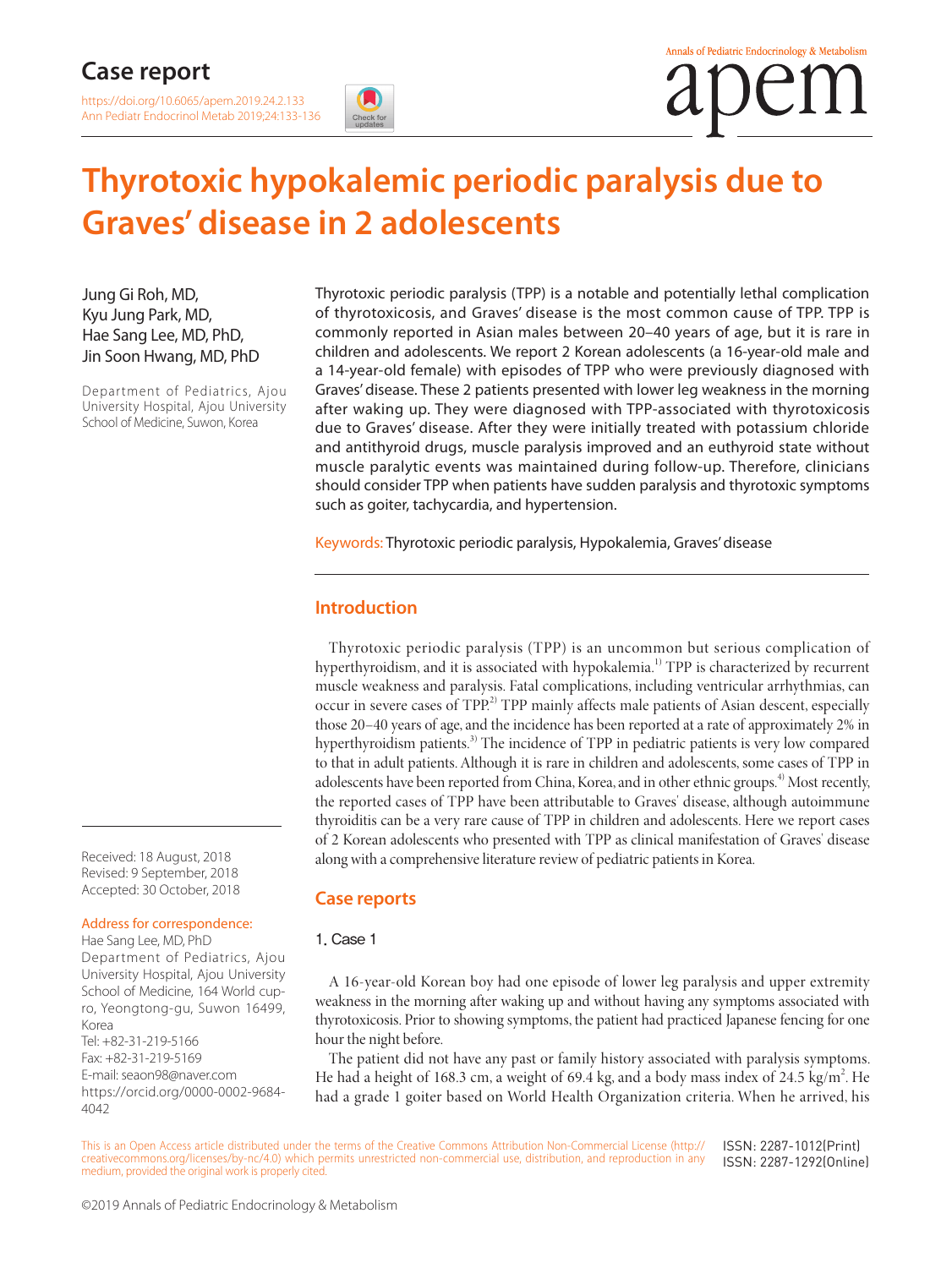vital signs were stable with normal neurological examination findings, with the exception of motor weakness. His upper and lower extremity motor grades were 4 for both arms and 3 for both legs. His sensory responses were intact and his initial electrocardiogram and echocardiography results were normal.

Laboratory findings showed normal complete blood cell counts and electrolytes with the exception of decreased potassium levels (K<sup>+</sup>, 2.5 mmol/L). A thyroid function test showed hyperthyroidism: serum free thyroxine (fT4), 2.46 ng/dL (range, 0.79–1.86 ng/dL), triiodothyronine (T3), 2.46 ng/mL (range, 0.76–1.90 ng/mL), and thyroid-stimulating hormone (TSH), < 0.008 IU/L (range, 0.15–5.0 IU/L). His serum thyroglobulin antibody (TG Ab) level was at 336 U/ mL (range, 0–60 U/mL) and his thyroid peroxidase antibody (TPO Ab) level was 33 U/mL (range, 0–60 U/mL). However, his serum TSH receptor antibody level was 1.0 IU/L (range, 0–1.5 IU/L). Thyroid ultrasonography showed diffuse mild enlargement with heterogeneous echogenicity and prominent vascularity. A thyroid scan with technetium 99m pertechnetate showed that both lobes were normal in size with homogenous trapping. He was initially treated with potassium chloride (KCl), 1.1 mEq/kg/day intravenously for 4 hours, and oral potassium (K-contin), two 600-mg tablets once daily for 3 days, and 5 mg of methimazole once daily. We did not use a β-adrenergic blocker because he was asymptomatic for tachycardia based on the thyrotoxicosis symptoms. After 2 hours of loading KCl intravenously, his upper and lower extremity motor grades were 5 and 4, respectively. After 10 hours, his motor grades were all intact and his  $K^+$  level was normalized to 4.8 mmol/ L. On hospital day 4, he was discharged with methimazole. At 1-year follow-up, his serum levels of TG Ab, TPO Ab, and TSH receptor antibodies were 482 U/mL, 134 U/mL, and 10.3 IU/ L, respectively (Table 1). Based on these results, the patient was diagnosed with hypokalemic paralysis due to Graves' disease. Two years later, he is still taking methimazole 5 mg once a day, and maintaining an euthyroid status without muscle paralytic events.

#### 2. Case 2

A 14-year-old female patient was admitted to the hospital through an outpatient clinic for treatment of tachycardia,

#### **Table 1. Thyroid function tests in patients**

## adem

palpitation, and thyroid hypertrophy. On admission, she had no symptoms of limb paralysis. However, on the following day, she complained of lower leg weakness in the proximal area in the morning after waking up. Unlike the first case, she was in a bed rest status to prevent worsening of thyrotoxicosis. Thus, she had not performed any significant physical activity before the onset of paralytic symptoms.

She had no past or family history associated with paralysis symptoms. Her height was 166.1 cm with a weight of 45.9 kg. Her body mass index was 16.64 kg/m<sup>2</sup>. At our hospital, her blood pressure was 164/96 mmHg with a body temperature of 36.6℃ and a heart rate of 136 beats/min. Exophthalmos and grade 2B goiter were confirmed on physical examination. Her neurological examination findings were normal except for motor weakness.

When she had symptoms of weakness, her upper and lower extremity motor grades were 5 and 4, respectively. However, her sensory responses were intact. Laboratory findings showed a serum potassium level of 3.1 mmol/L. There were no abnormalities of blood gas or inflammatory factors, including erythrocyte sedimentation rate and C-reactive protein. A thyroid function test showed hyperthyroidism, with a fT4 level at 4.97 ng/dL (range, 0.79–1.86 ng/dL), a T3 level at 6.15 ng/mL (range, 0.76–1.90 ng/mL), and a TSH level at 0.06 IU/L (range, 0.15–5.0 IU/L). Her serum TG Ab level was at 114 U/mL (range, 0–60 U/mL) and her TPO Ab level was at 152 U/mL (range, 0–60 U/mL) with a serum TSH receptor stimulating antibody level at >40 IU/L (range, 0–1.5 IU/L) (Table 1). Her initial electrocardiogram showed a sinus rhythm with a first degree atrioventricular block while her echocardiography results were normal. Thyroid ultrasonography showed an enlarged thyroid size and hypervascularity. A thyroid scan with technetium 99m pertechnetate showed diffuse enlargement of both lobes with increased trapping. These results indicated hypokalemic paralysis due to Graves' disease.

She was initially treated with KCl (0.348 mEq/kg, oral [K-contin], two 600-mg tablets 3 times) for 2 days, an antithyroid drug (prophylthiouracil) 150 mg 3 times a day (10 mg/kg/day) and a β-adrenergic blocker (propranolol 1 mg/kg/ day) 15 mg 3 times a day (Table 2). Because she showed high fT4 and T3 levels with tachycardia, hypertension, and diarrhea, we determined that her condition was an imminent thyroid

| Table 1. Hivroid function tests in patients |              |                             |           |                               |          |           |  |  |  |  |  |
|---------------------------------------------|--------------|-----------------------------|-----------|-------------------------------|----------|-----------|--|--|--|--|--|
|                                             |              | Case 1 (male, 16 years old) |           | Case 2 (female, 14 years old) |          |           |  |  |  |  |  |
| Variable                                    | At diagnosis | 6 Months                    | 12 Months | At diagnosis                  | 6 Months | 12 Months |  |  |  |  |  |
| Free T4 (ng/dL)                             | 2.46         | 1.56                        | .23       | 4.97                          | 1.72     | 1.58      |  |  |  |  |  |
| $T3$ (ng/dL)                                | 246.2        | 140                         | 78        | 615                           | 188      | 110       |  |  |  |  |  |
| TSH (µIU/mL)                                | &0.008       | 0.10                        | 0.56      | 0.06                          | 0.04     | 0.11      |  |  |  |  |  |
| TPO Ab (U/mL)                               | 33           | 79                          | 115       | 152                           | 58       | 71        |  |  |  |  |  |
| TG Ab (U/mL)                                | 336          | 488                         | 387       | 114                           | 31       | 108       |  |  |  |  |  |
| TRS Ab (IU/L)                               | $\Omega$ .   | 1.3                         | 133       | >40                           | 10.9     | 3.7       |  |  |  |  |  |

Reference range: serum free thyroxine (free T4), 0.79–1.86 ng/dL; triiodothyronine (T3), 0.76–1.90 ng/mL; and thyroid-stimulating hormone (TSH), 0.15–5.0 IU/L; thyroid peroxidase antibodies (TPO Ab) and antithyroglobulin antibodies (TG Ab), 0–60 U/mL; TSH receptor-stimulating Ab (TRS Ab), 0–1.5 IU/L.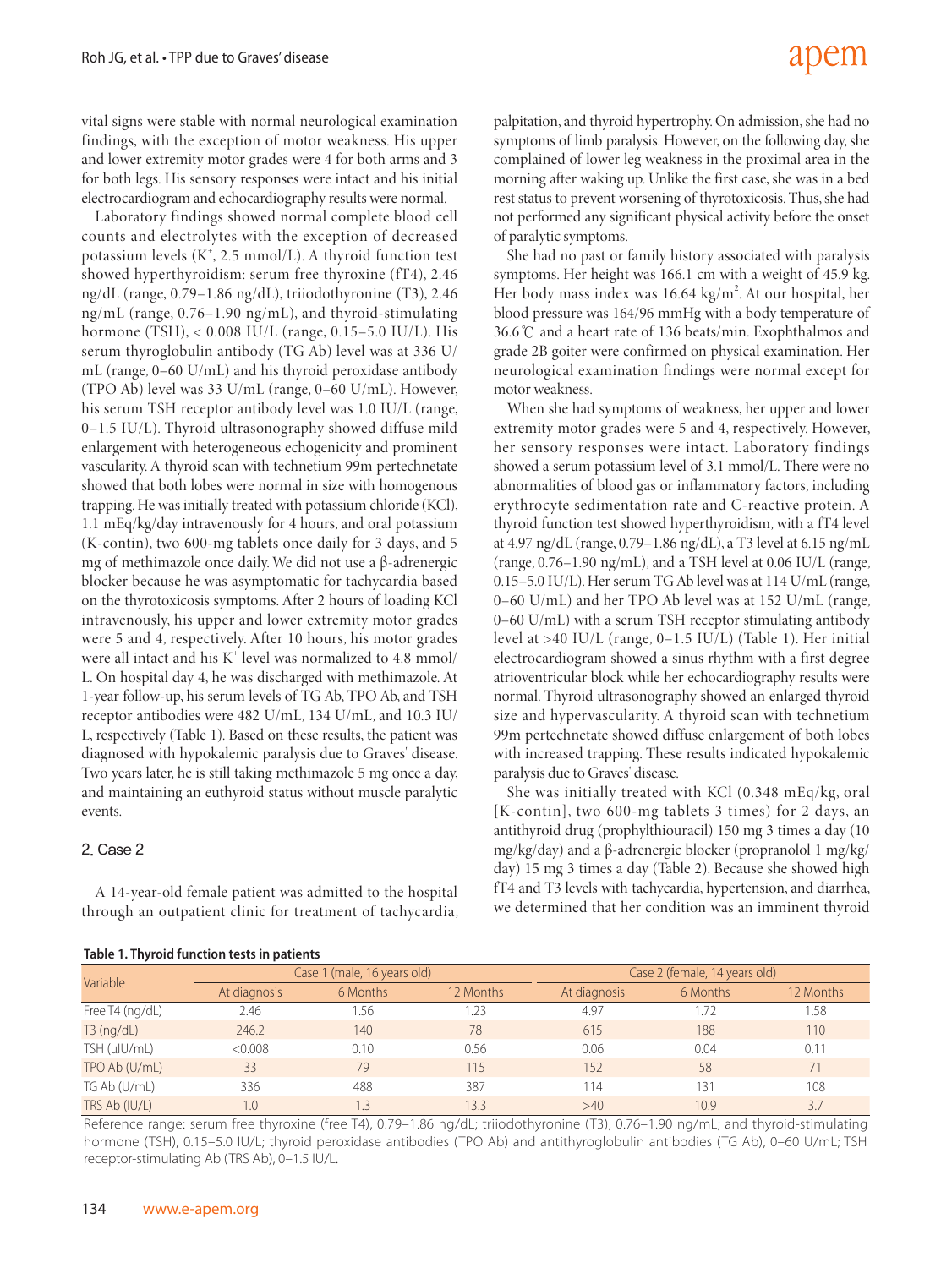### apem

storm. Therefore, we prescribed propylthiouracil which can help inhibit peripheral conversion.<sup>5)</sup> After 8 hours, her sensory and motor grades were all intact and her serum potassium level was normalized to 4.7 mmol/L. On hospital day 8, she was discharged with a β-adrenergic blocker (propranolol 15 mg 3 times a day) and an antithyroid drug (propylthiouracil 150 mg 3 times a day). At her 6-month follow-up, she maintained an euthyroid state without muscle paralytic events. Follow-up serum TG Ab and TPO Ab levels were 131 U/mL and 58 U/ mL (range, 0–60 U/mL), respectively. Three years later, she is still taking an antithyroid drug. Thyroid hormone levels and thyroid-associated antibodies are constantly maintained at normal levels.

#### **Discussion**

TPP is the most frequent form of acquired muscle paralysis in young adults.<sup>6)</sup> The ratio of cases in males to females ranges from 17:1 to 70:1.<sup>7)</sup> TPP is common in Asia. To date, genes that have been studied in relation to TPP include the *KCNJ18* and *KCNJ2* genes. The *KCNJ18* gene is known to be more common in Western countries, and has been reported at rates of 33.3% in Caucasian populations, primarily among individuals with Brazilian heritage, 25.9% in Singaporeans, and 1.2% in people from Hong Kong.<sup>8)</sup> In contrast, in recent studies, genetic variants of the *KCNJ2* gene have been reported to affect the development of TPP in Korean and Chinese populations.<sup>9,10)</sup> These ethnic genetic differences might explain the difference in the incidence of TPP. The most common cause of TPP is Graves' disease. However, TPP can occur in any type of thyrotoxicosis.<sup>6)</sup> In general, autoimmune thyroid diseases such as Graves' disease are more common in pubertal girls than boys. However, the incidence of TPP is higher in boys than in girls.<sup>7)</sup> Reported TPP cases in Korean adolescents have been primarily males (5 males and 2 females) and all patients had been diagnosed with Graves' disease (Table 2). Six patients had elevated serum thyroid hormone levels and they were treated with methimazole and/or

a β-adrenergic blocker. Among previously reported cases, two patients had recurrent paralytic episodes during antithyroid drug treatment.

Hypokalemia in TPP develops by a rapid and massive shift of potassium from the extracellular to the intracellular compartment, mainly into muscles. Thyroid hormone can stimulate Na<sup>+</sup>-K<sup>+</sup> ATPase in skeletal muscle by transcriptional up-regulation of the gene that encodes Na<sup>+</sup>-K<sup>+</sup> ATPase and by enhancing the intrinsic activity or membrane insertion of the pump.11) Thus, there is no pure potassium depletion in the body.12) Insulin, a high carbohydrate meal, and exercise are other well-known activators of Na<sup>+</sup>-K<sup>+</sup> ATPase.<sup>13)</sup> Although serum potassium levels are usually decreased in TPP, as in our reported cases, in exceptionally rare circumstances normal serum potassium levels can lead to normokalemic TPP. Patients who initially showed normokalemic TPP also eventually progressed to hypokalemia after.<sup>14)</sup> However, the pathogenesis of normokalemic TPP remains unclear.

Diagnosis of TPP is based on recurrent clinical features of TPP and blood test results suggestive of hyperthyroidism and hypokalemia. The severity of paralysis is correlated with the degree of hypokalemia, but not with clinical signs/symptoms of hyperthyroidism or thyroid hormone levels.<sup>7)</sup> Previously reported cases with TPP had only mildly elevated serum thyroid hormone levels. Ko et al.<sup>15)</sup> have reported that only 10% of patients have mild thyrotoxic symptoms. Therefore, TPP should be distinguished from other causes of acute paralysis such as familial hypokalemic periodic paralysis, Guillain-Barré syndrome, myasthenic crisis, and conditions that produce spinal cord compression.16) TPP is very rare in children and adolescents and is even more unusual in girls. In addition, although there are aggravating factors, such as a high carbohydrate meal and exercise, that are associated with the occurrence of TPP, TPP can occur without such factors as was seen in our second case. Therefore, based on the two cases in this report, the occurrence of TPP should always be considered regardless of sex when treating patients with Graves' disease.

| Study                     | Year |   | Sex Age (yr) | Free T4<br>(nq/dL) | T <sub>3</sub><br>(nq/mL) | <b>TSH</b><br>(IU/L) | $K^+$<br>(mmol/L) | <b>Diagnosis</b> | Treatment                                 | Clinical features                                                                                   |
|---------------------------|------|---|--------------|--------------------|---------------------------|----------------------|-------------------|------------------|-------------------------------------------|-----------------------------------------------------------------------------------------------------|
| Oh et al. $\overline{6}$  | 2011 | F | 14           | 3.80               | 1.83                      | < 0.03               | 2.3               | Graves' disease  | β-adrenergic blocker,<br>antithyroid drug |                                                                                                     |
| Ahn et al. <sup>18)</sup> | 2012 | M | 16           | 1.87               | 1.80                      | 0.09                 | 2.5               | Graves' disease  | Antithyroid drug                          | Three recurrent episodes<br>Previously diagnosed with<br>Graves' disease before<br>paralytic events |
| Wi et al. $19$            | 2012 | M | 16           | <b>NA</b>          | <b>NA</b>                 | <b>NA</b>            | 1.8               | Graves' disease  | <b>NA</b>                                 |                                                                                                     |
| Cho et al. $^{20}$        | 2013 | M | 17           | 3.44               | 2.85                      | < 0.01               | 2.2               | Graves' disease  | B-adrenergic blocker,<br>antithyroid drug | Two recurrent episodes                                                                              |
| Jung et al. <sup>4)</sup> | 2014 | M | 16           | 2.1                | 2.95                      | < 0.03               | 2.7               | Graves' disease  | β-adrenergic blocker,<br>antithyroid drug |                                                                                                     |
| Current case 1            | 2015 | M | 16           | 2.46               | 2.46                      | < 0.008              | 2.5               | Graves' disease  | Antithyroid drug                          |                                                                                                     |
| Current case 2 2015       |      | F | 14           | 4.97               | 6.15                      | 0.06                 | 3.1               | Graves' disease  | β-adrenergic blocker,<br>antithyroid drug |                                                                                                     |

Free T4, serum free thyroxine; T3, triiodothyronine; TSH, thyroid-stimulating hormone; K<sup>+</sup>, potassium; NA, not applicable.